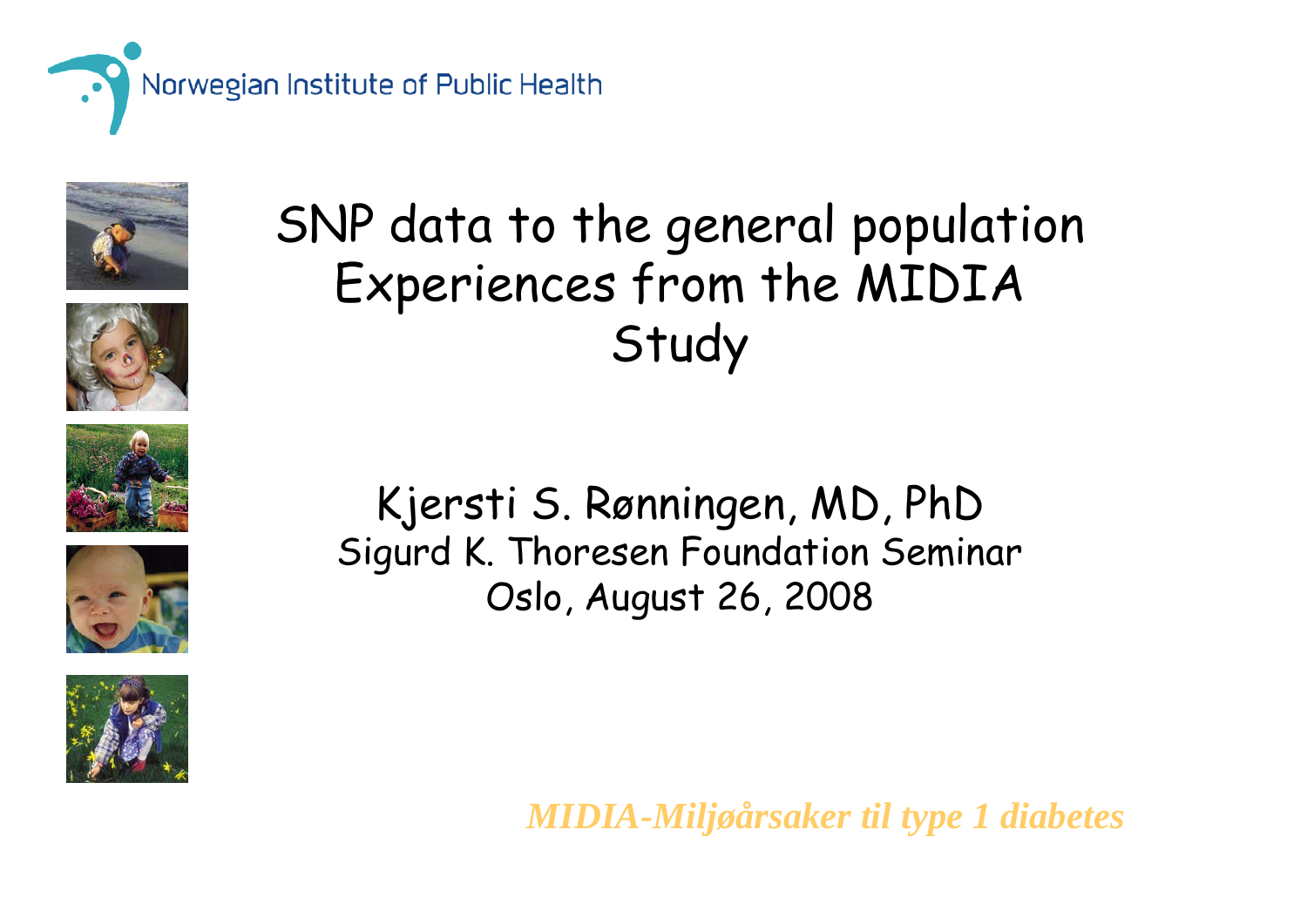

# MIDIA STUDY

#### Purpose:



Find environmental triggers of type 1 diabetes

Screene 100,000 children to find the

2,1 % who have the high-risk genotype



#### How:





with mouth swabs Follow-up 2,000 children with the high-risk genotype for 15 years



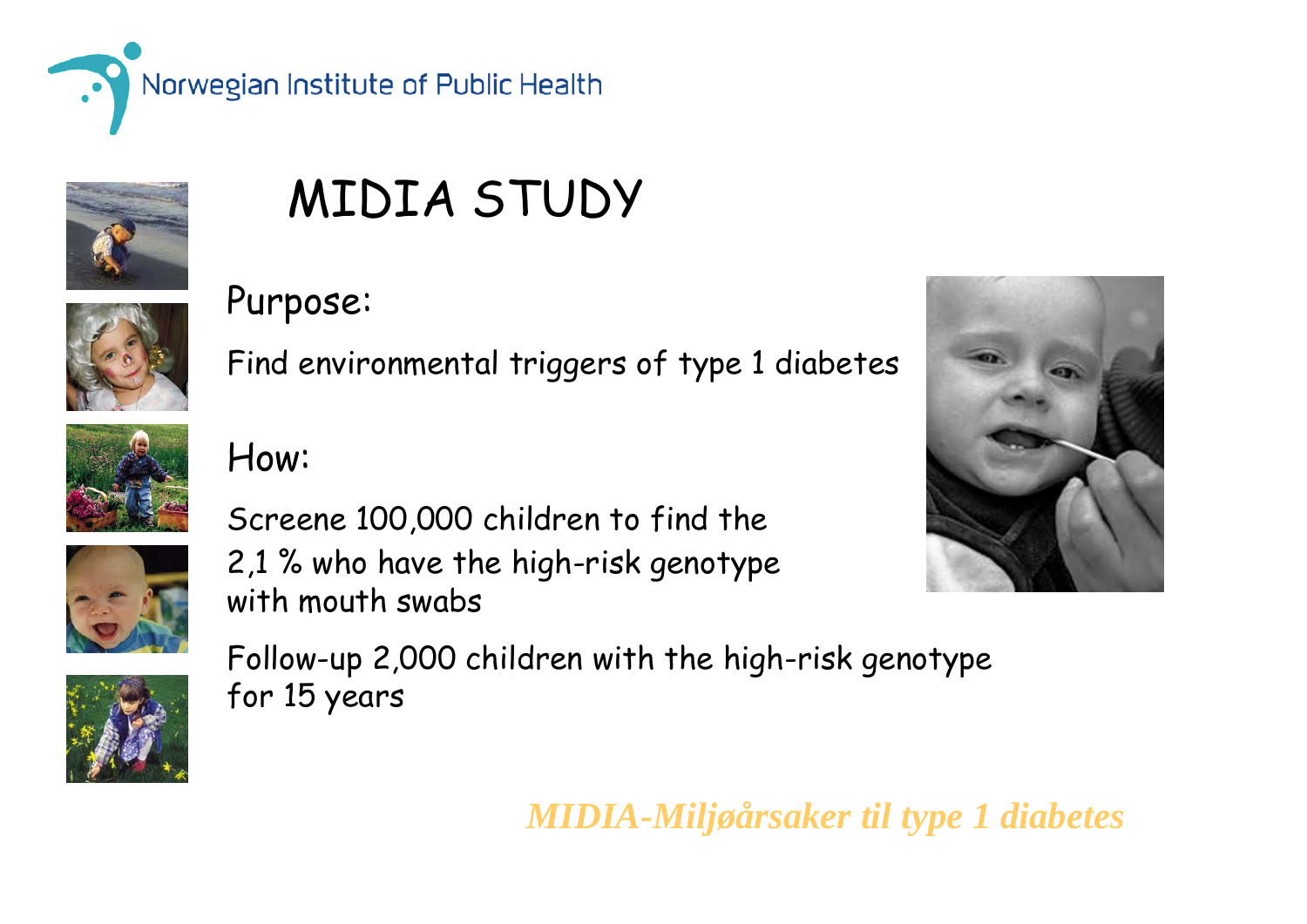



# **Regulations for Scientific Projects**



•Based on informed consent



•Approval from the Regional Committee for Medical Ethics, 1999



•Approval from the Data Inspectorate, 2001

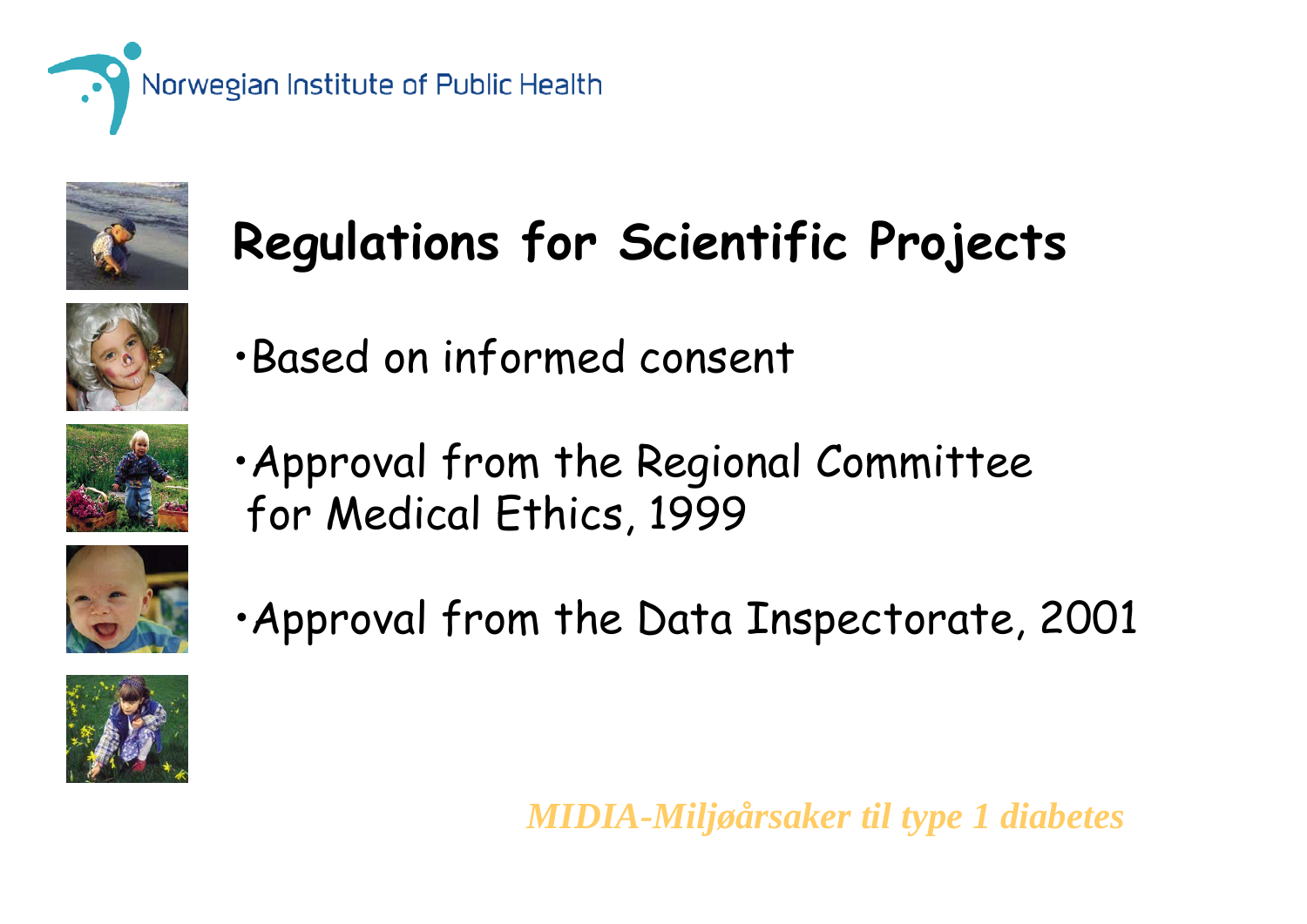



## **Additional evaluations**

- •The National Committee for Medical Ethics
- •The Directorate for Health and Social Affairs

•The Department for Health and Care Affairs





•The Biotechnology Committee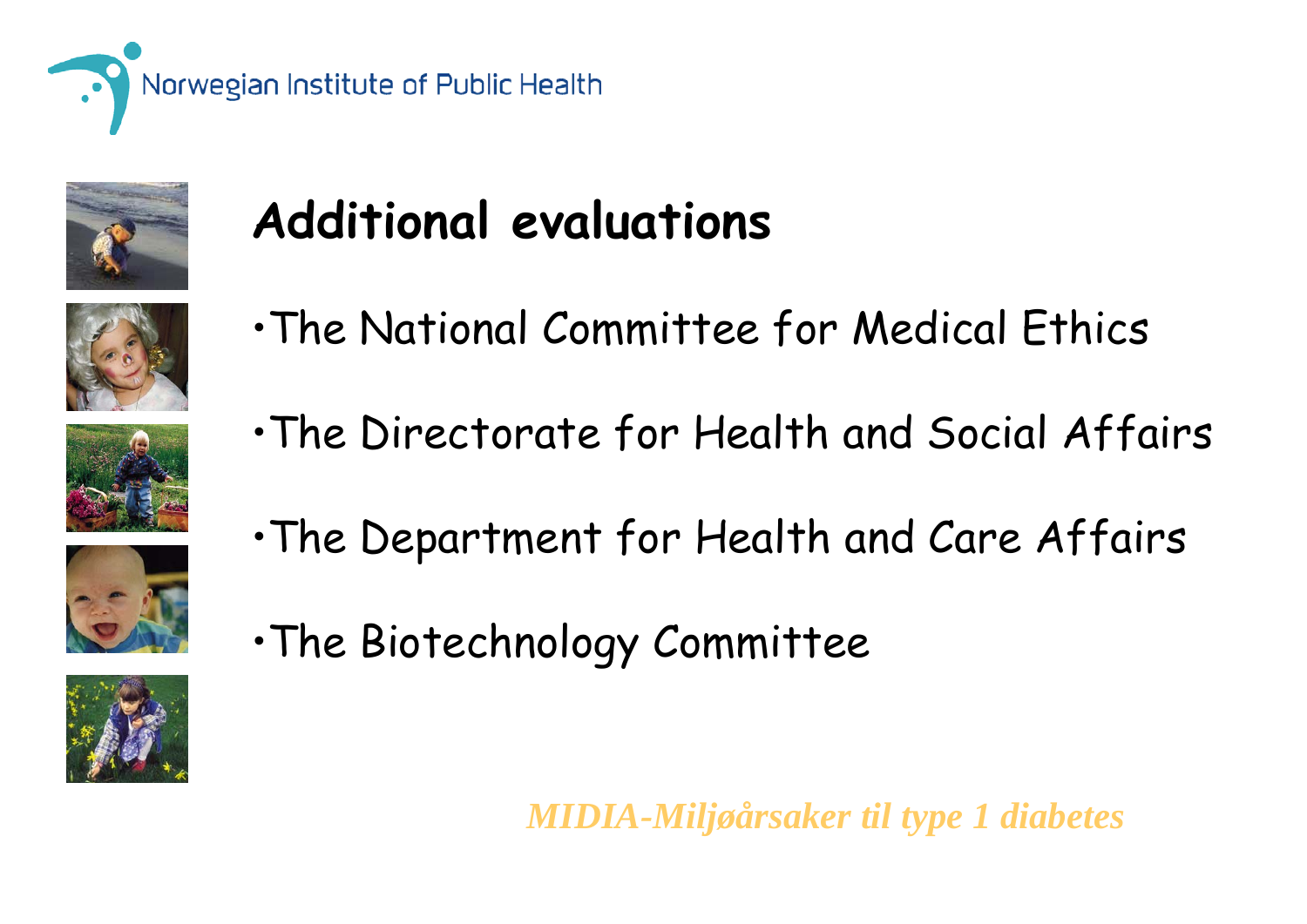











•Visited their local phycisian

A mother and father with a HR child

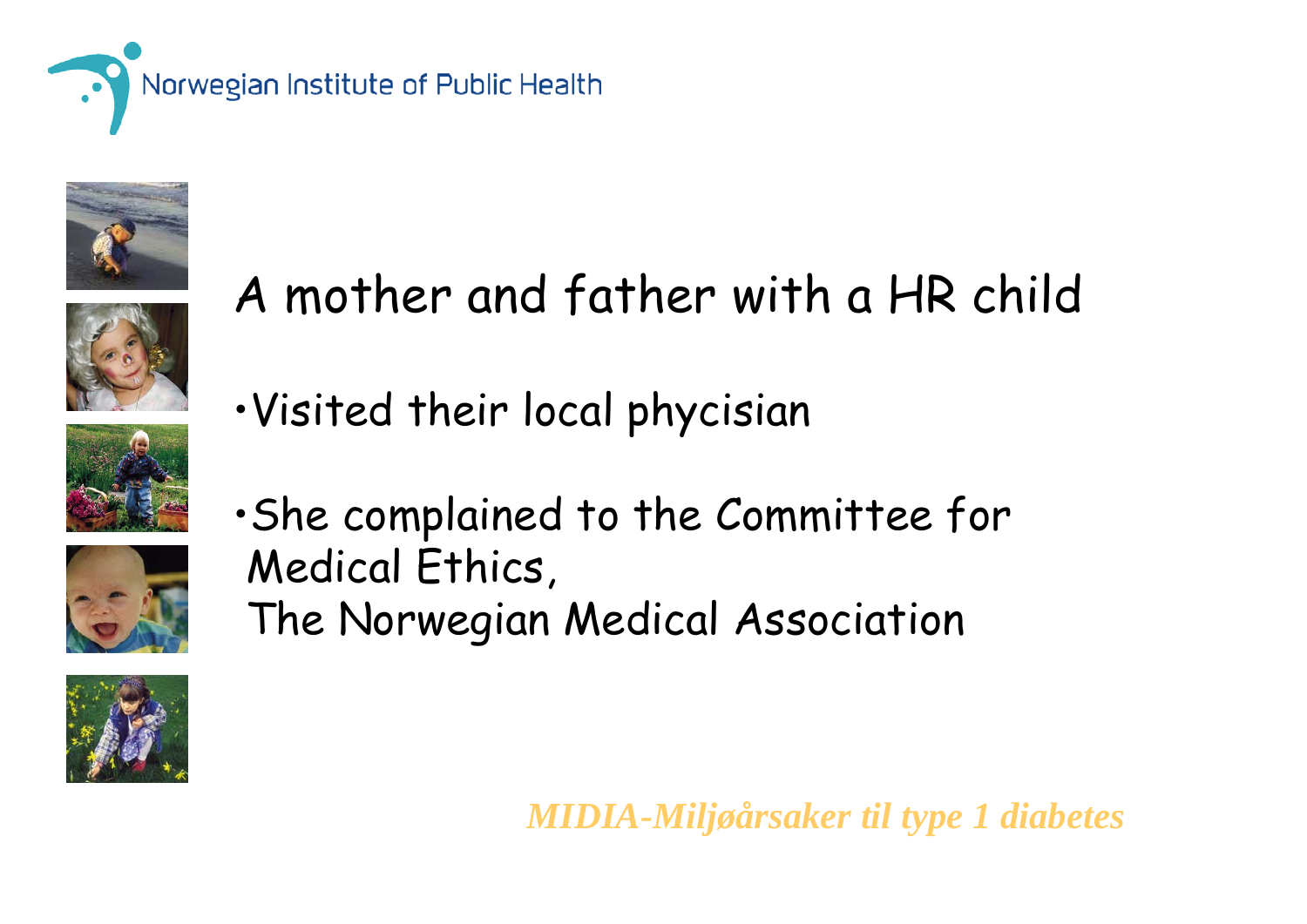

Aftenposten 28.06.07



• Another mother wrote an anonymous letter to Journal of the Norwegian Medical Association



•

•





 The head of the Biotechnology Committee: "The MIDIA Study is performing genotyping against the Biotechnology Law", Aftenposten, 29.06.07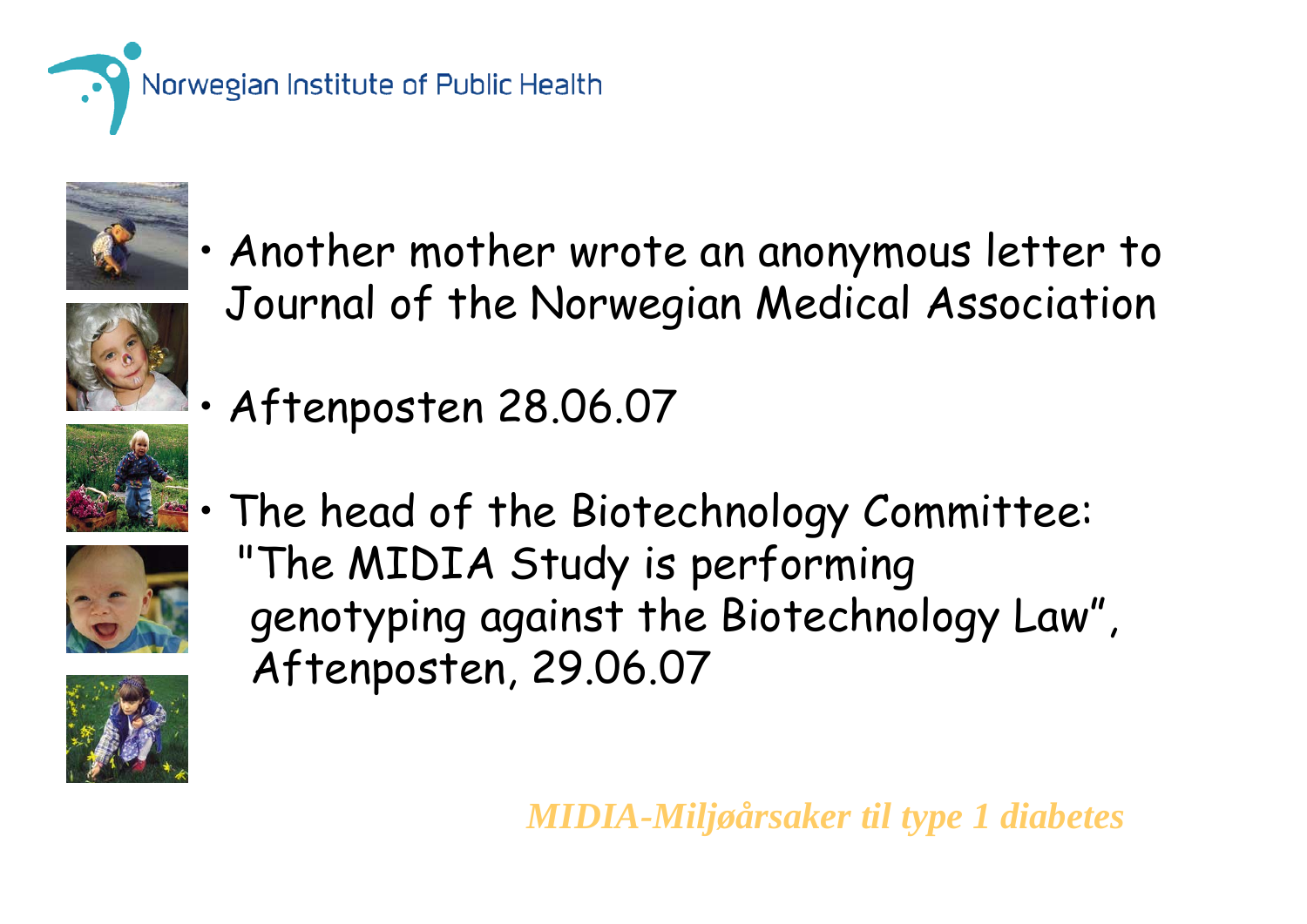

# **The Norwegian Biotechnology Law**



Predictive Genetic testing





-- Counciling has to be given before, during and after the testing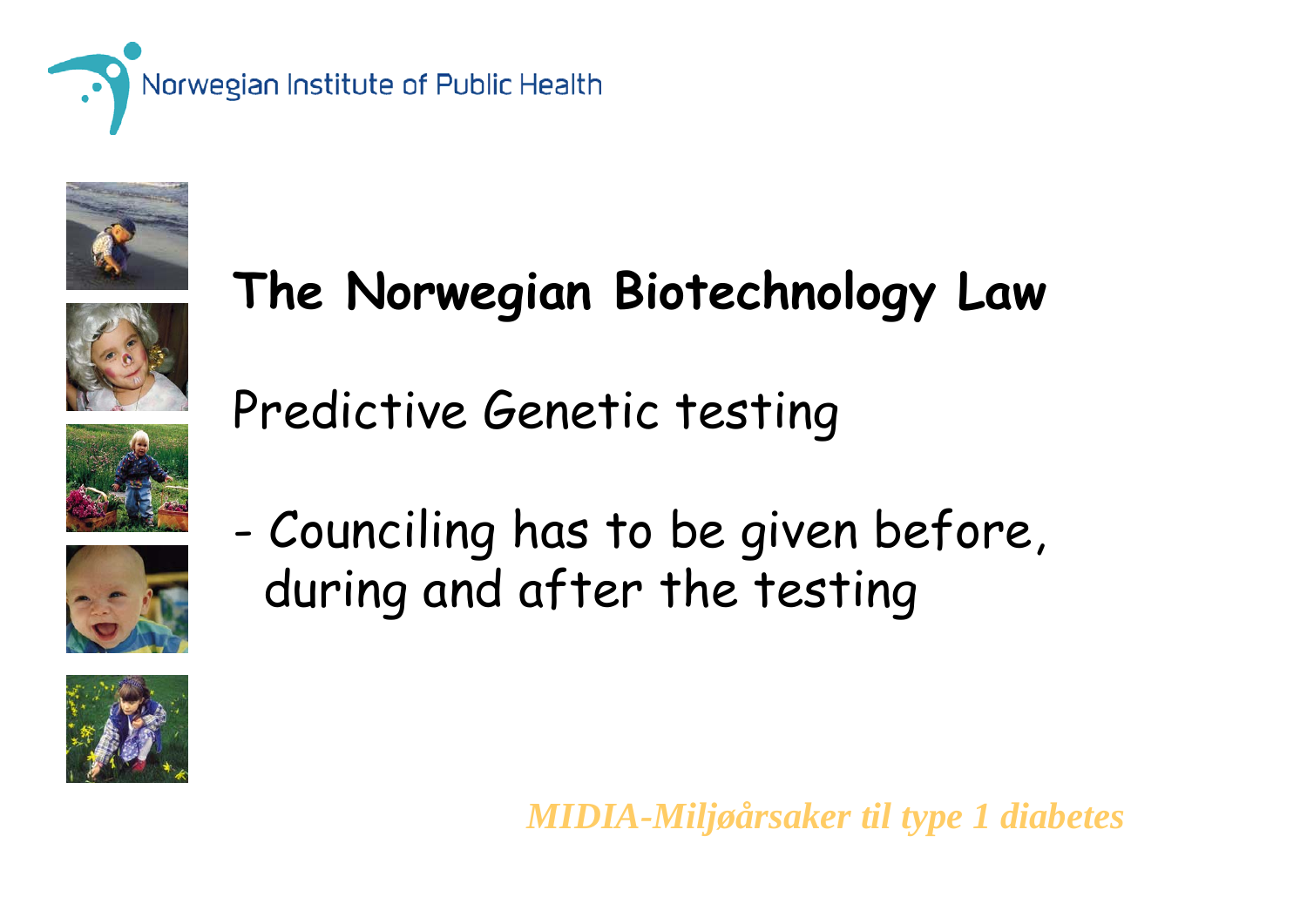



## **The Norwegian Biotechnology Law**





• Genetic testing of a child < 16 years is not allowed if circumstances can't be detected that can give health benefit for the child



•The Dept. can under certain conditions make exceptions

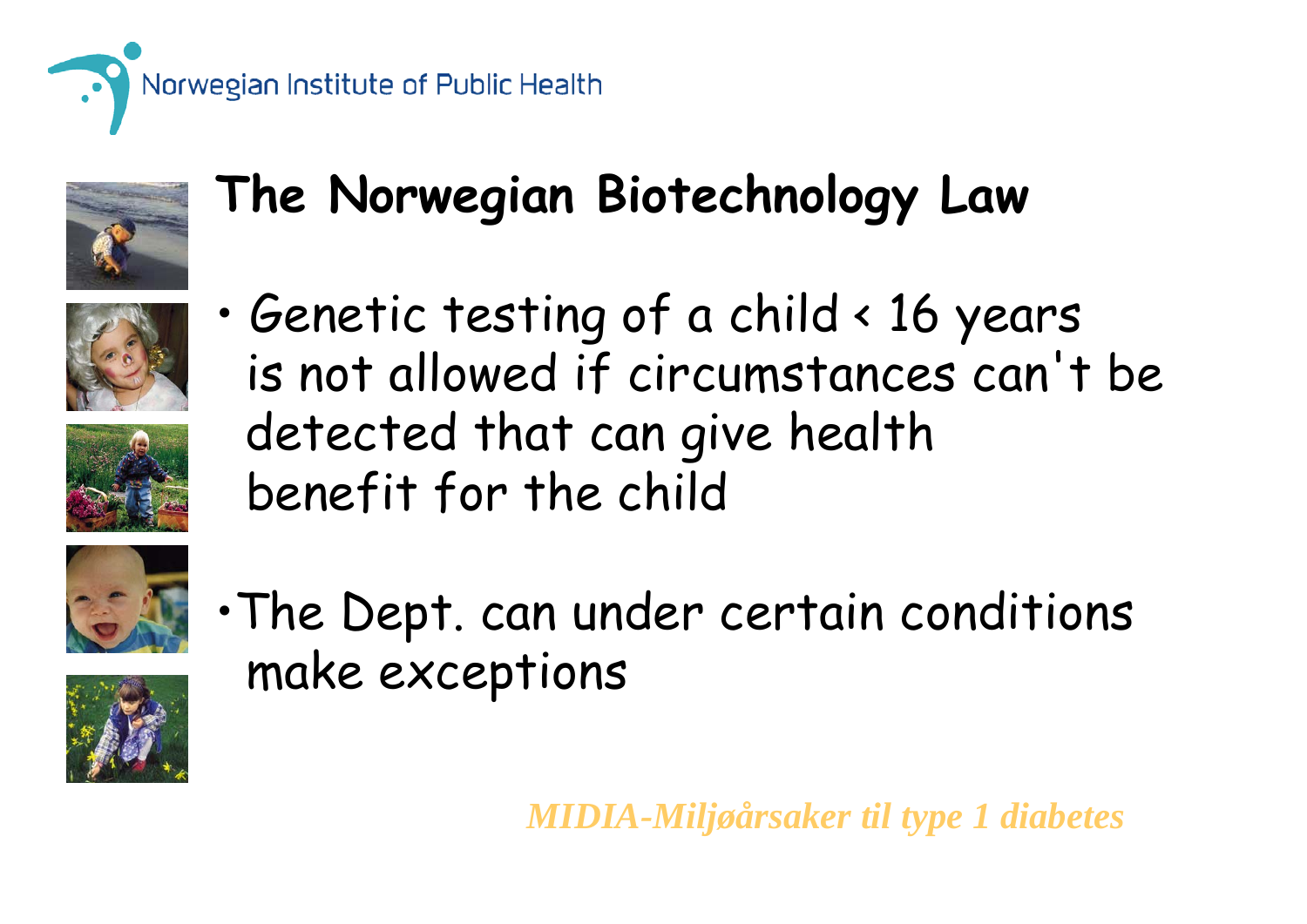











•Stopping of MIDIA from July 2, 2007

- •Meeting with the Directorate for Health and Social Affairs, July 4.
- •We could applay for exception, getting certification for genotyping, no reason to stop MIDIA in the meantime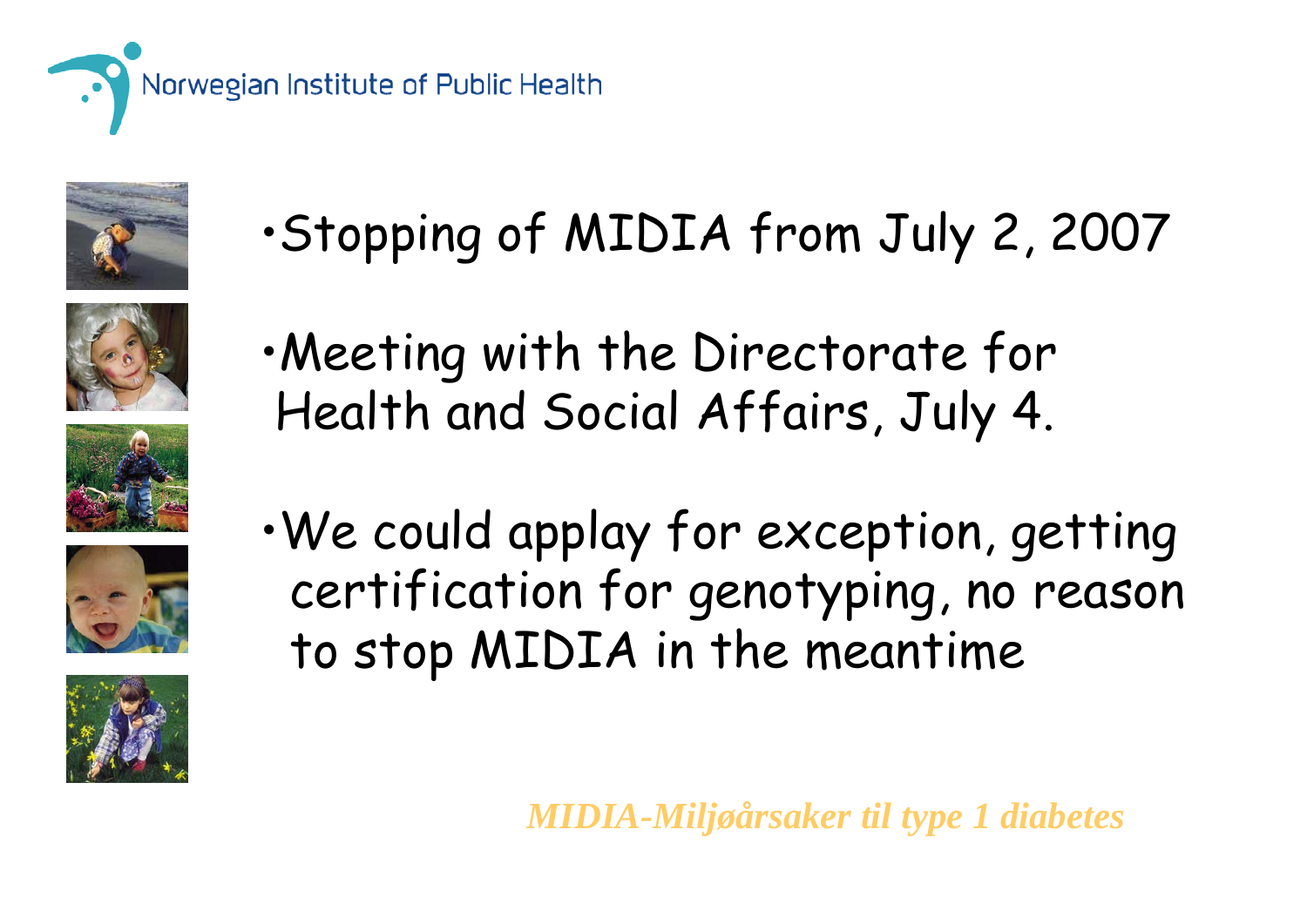



-- Committe for the Biotechnology law: "MIDIA is against the law"







-The National Committe for Social and Health Affairs: "6 went for a closed study design, 5 said that it could continue in it's present form"



-The Committee for Medical Ethics: "Only ethical to test 1. degree relatives"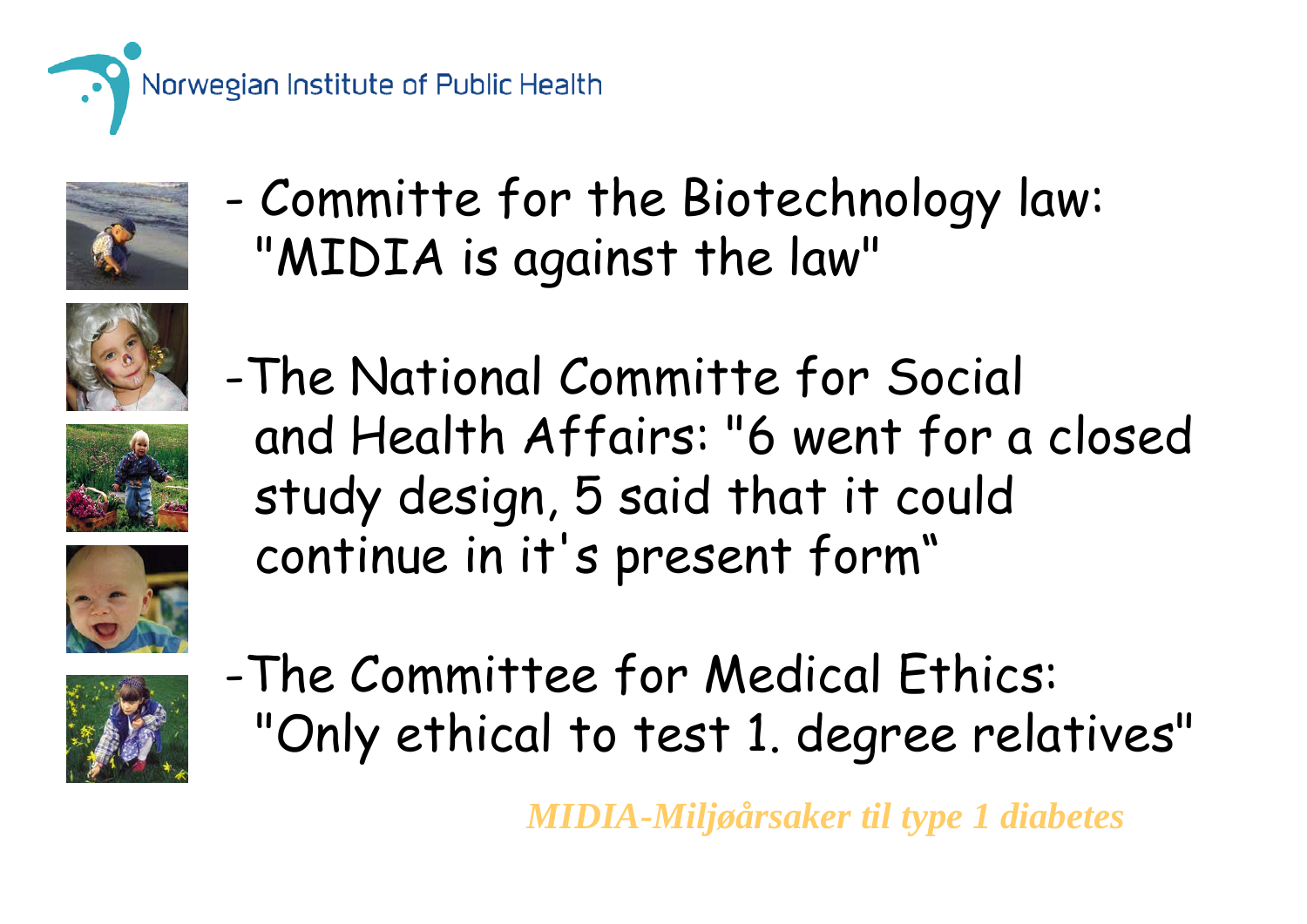



- The MIDIA Study was stopped by The Directorate for Health and Social Affairs December 10, 2007.





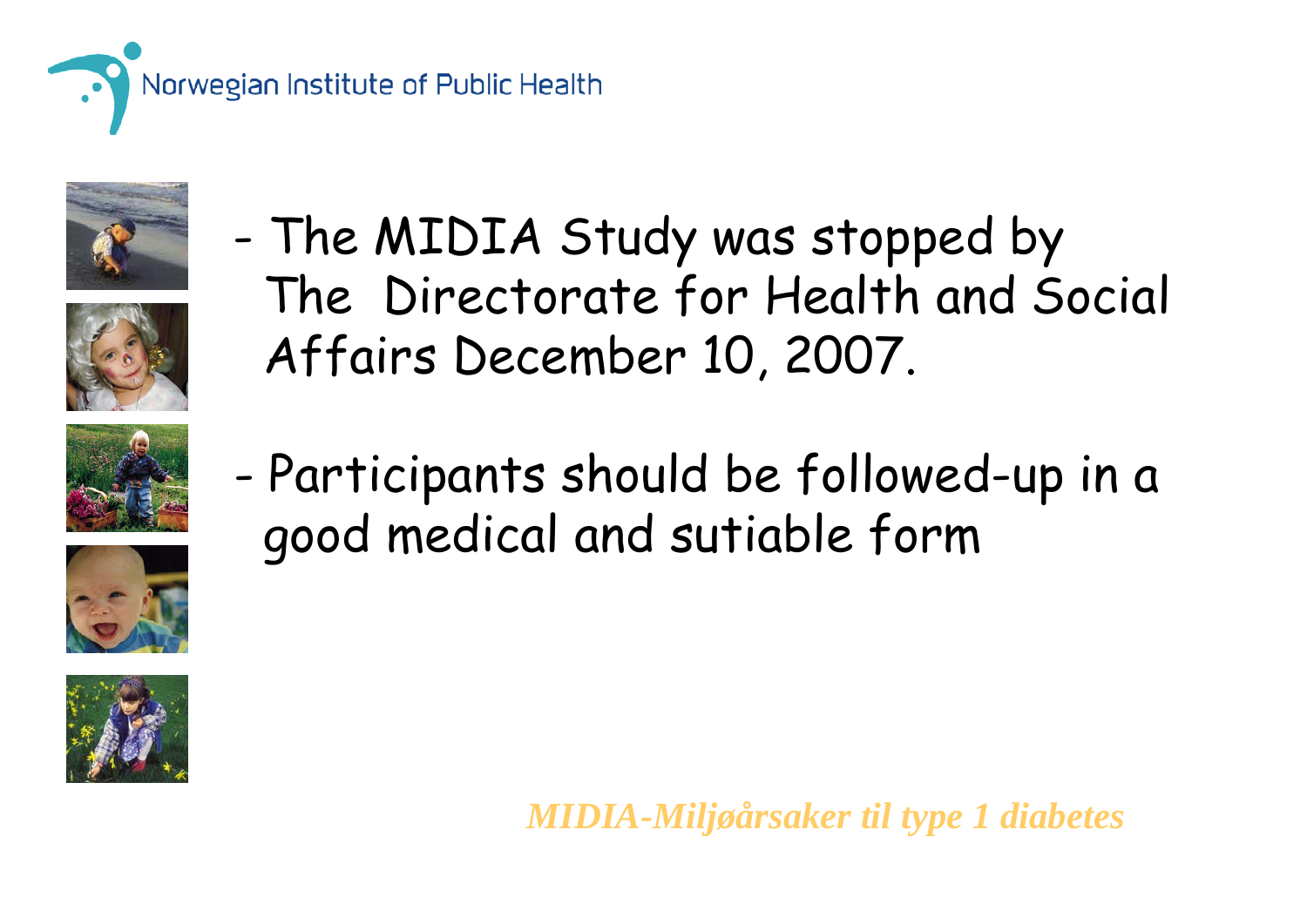









- - The Data Inspectorate, December 13, 2007: Illegal to use the already collected data in MIDIA.
- -- But data belongs to the participants in MIDIA
- - We could apply to the Regional Committee for Medical Ethics and the Data Instectorate once more
- -Ask for a new Informed consent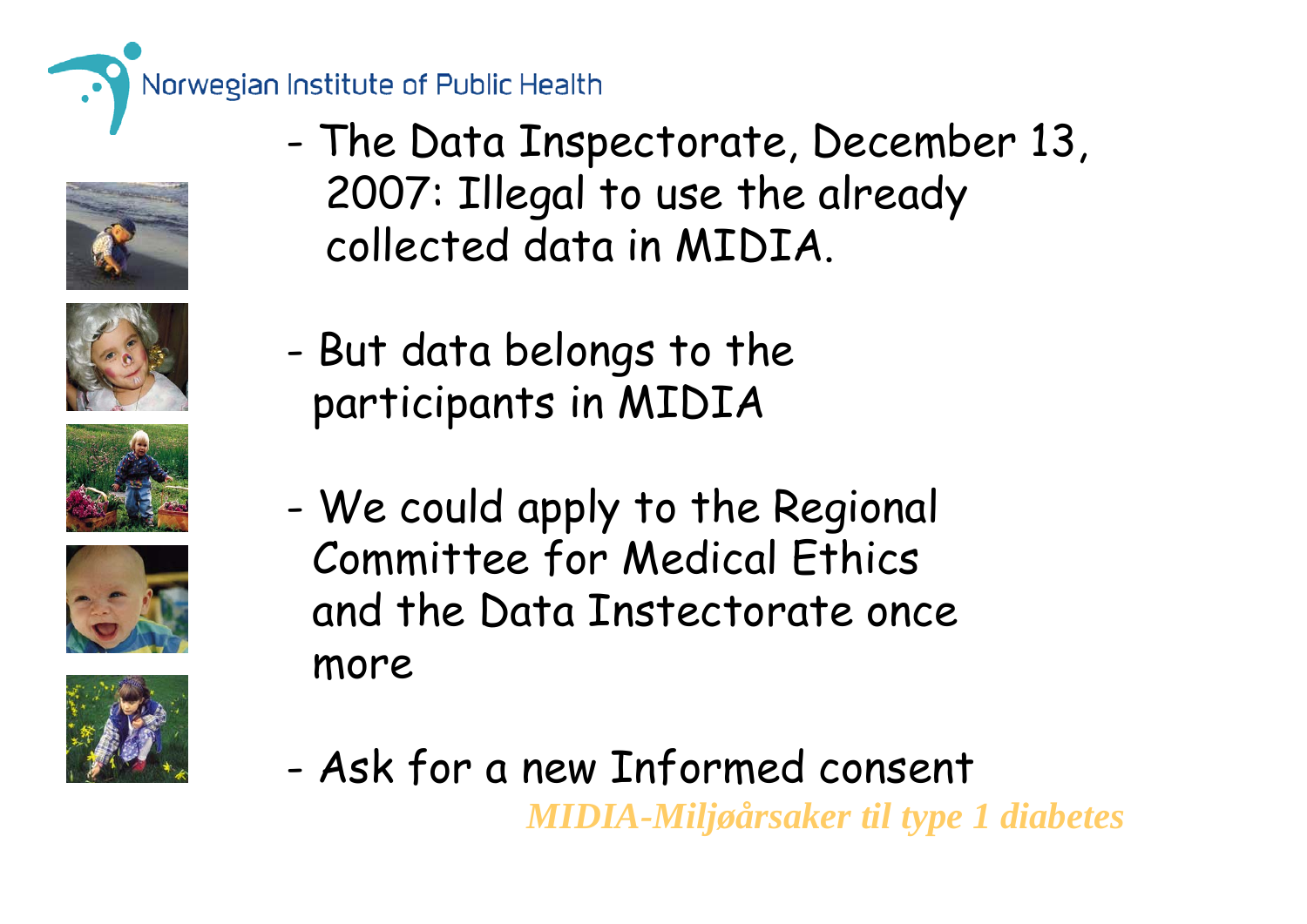



Complaint to Shdir





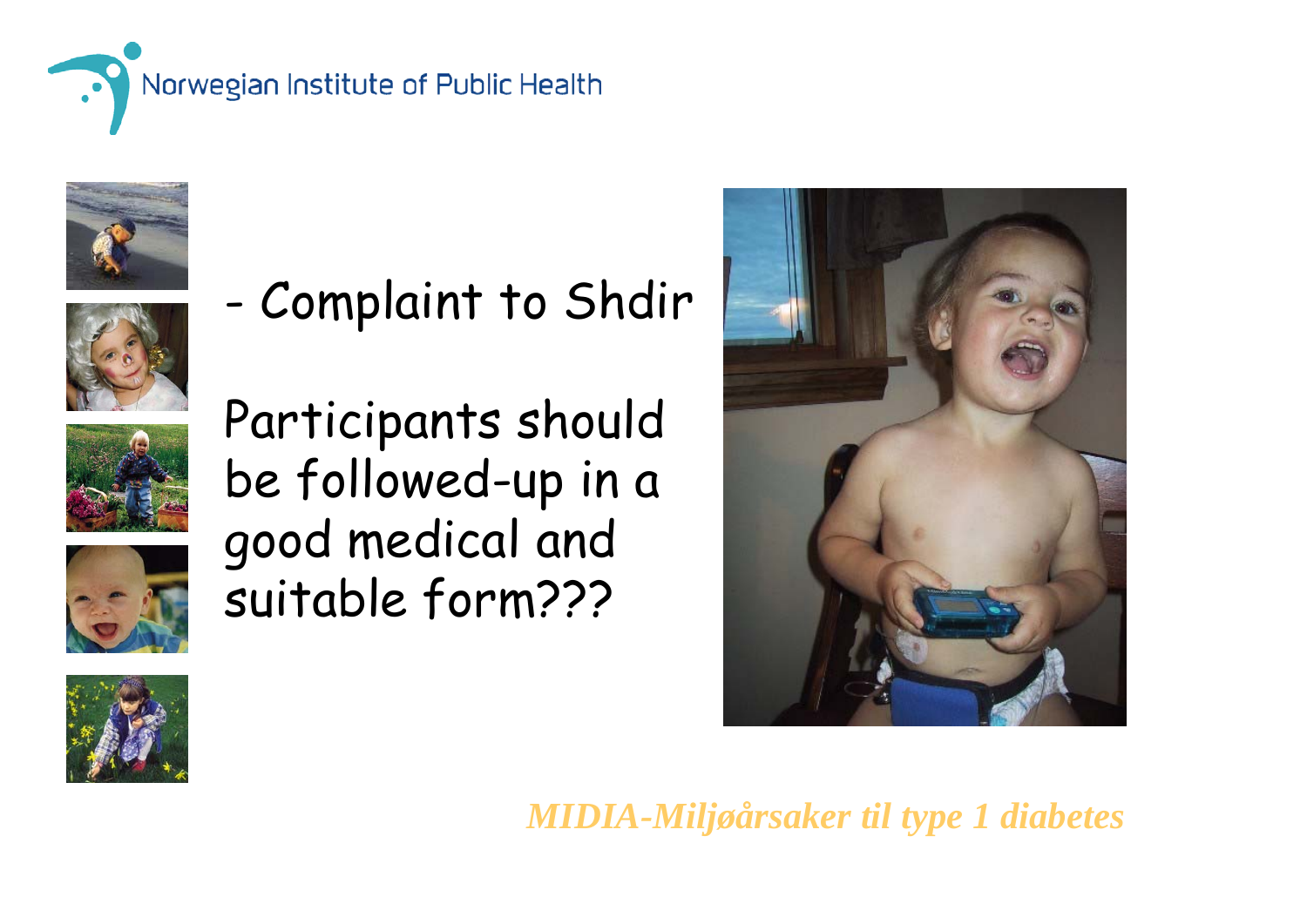



- Shdir rejected the Complaint of Dec. 22, 2007 March 30, 2008.









- The Department for Health and Social Affairs, letter of April 26, 2008, would give their own evaluation of the MIDIA project, important health political decitions has to go to HOD before Shdir can make a decition (the roles for management by Shdir from HOD of January 2005)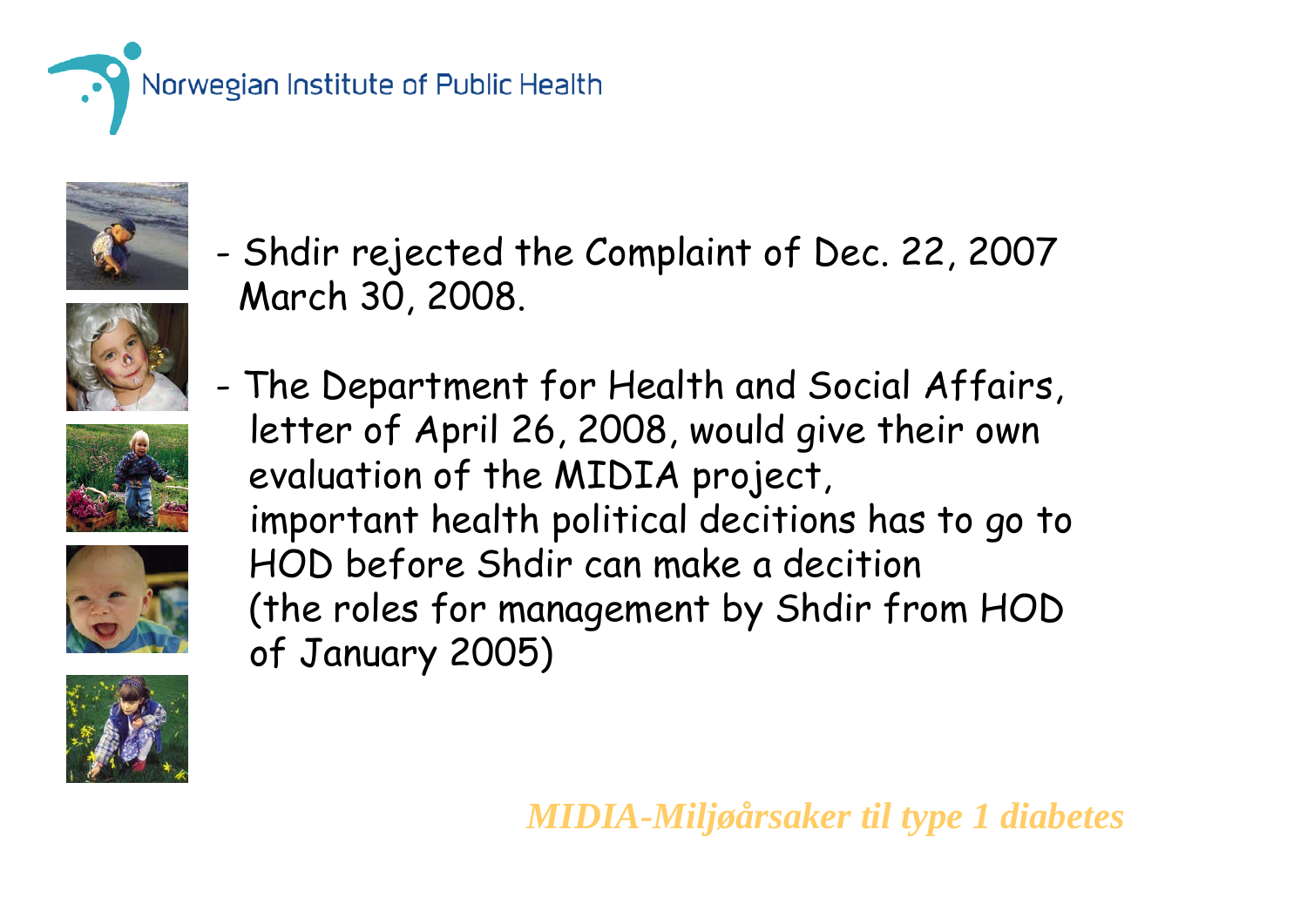



## The reviced National Budget











- Letter from HOD June 23, 2008, research in MIDIA could continue



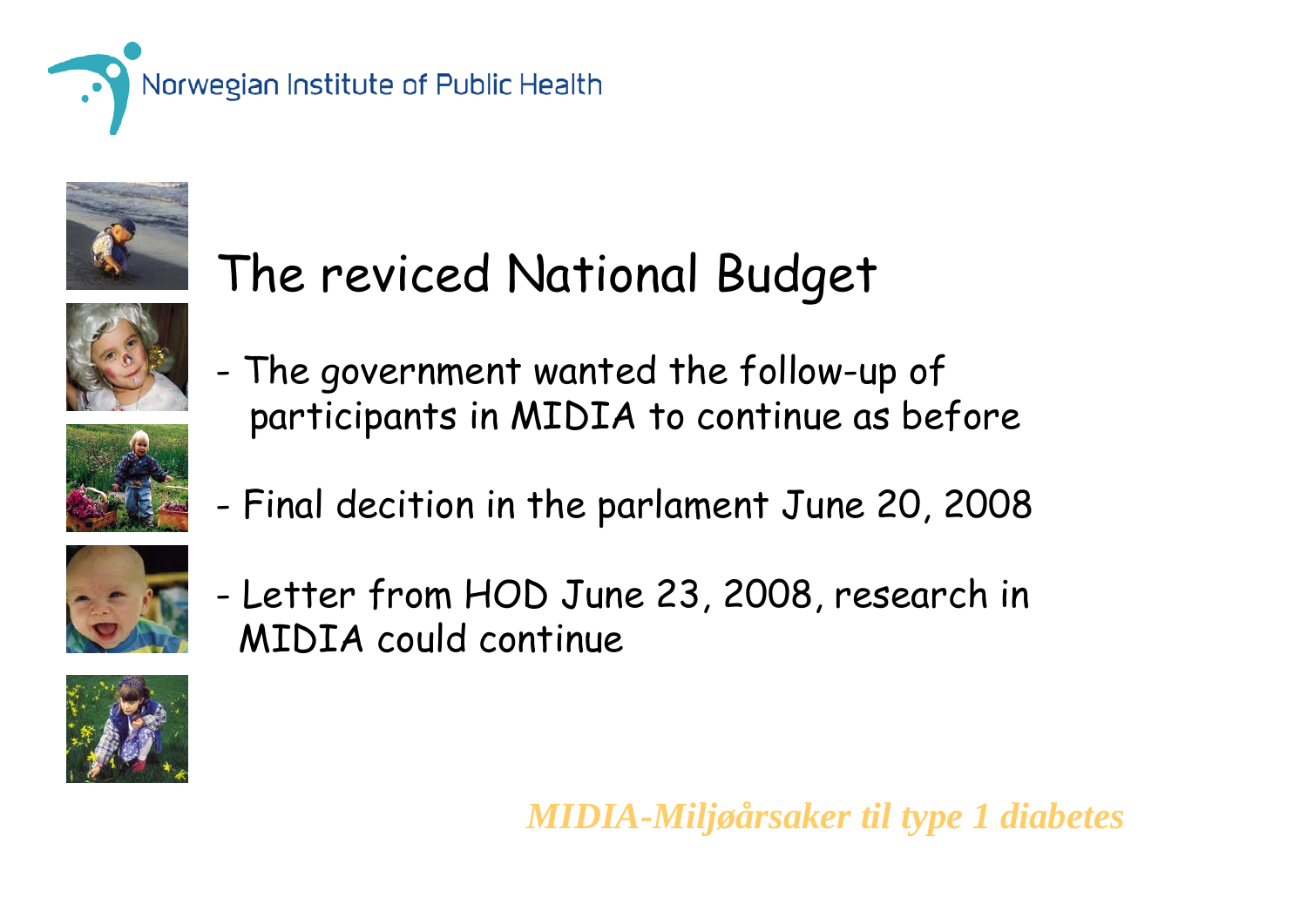

#### Effect of risk information

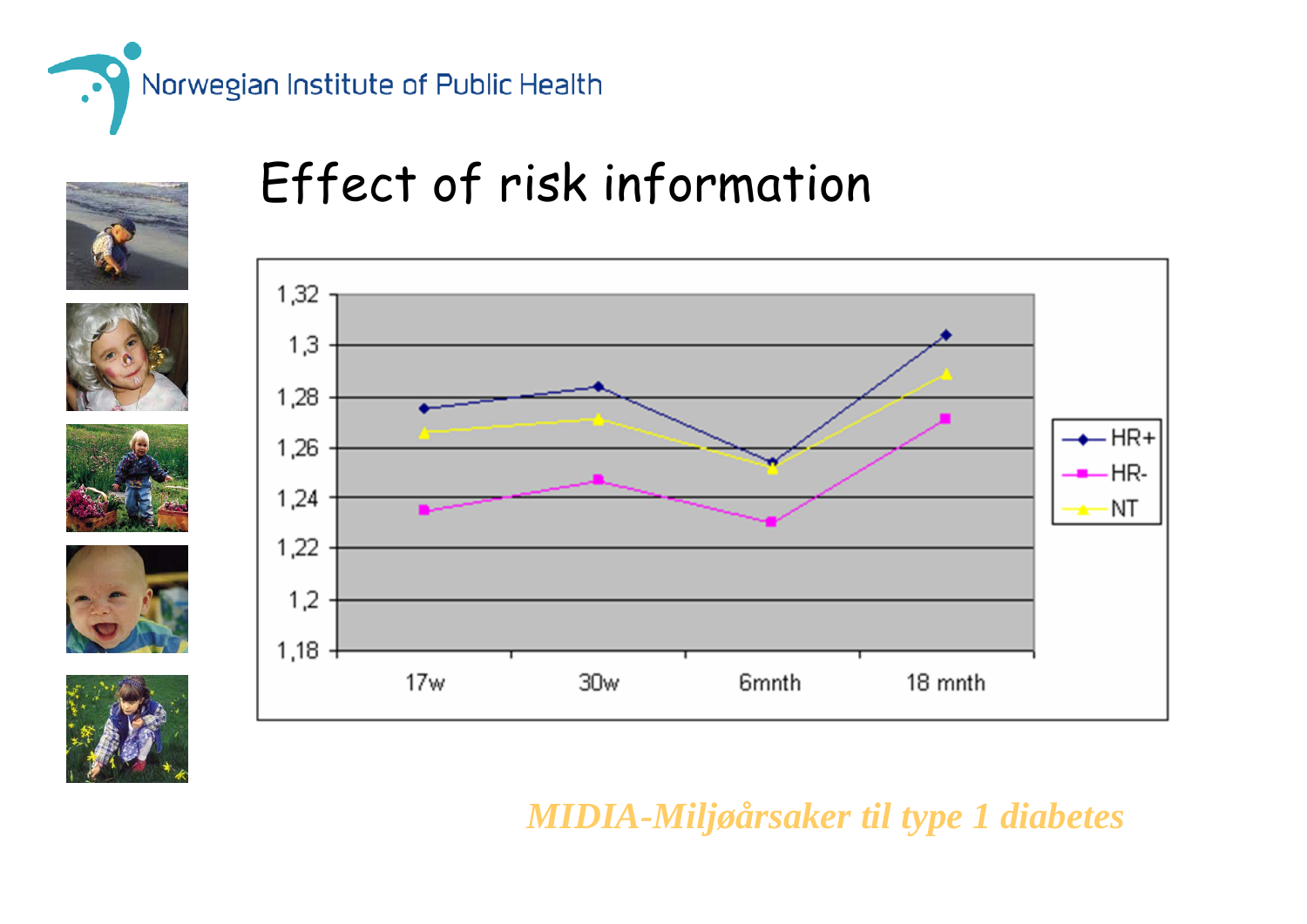

### Pshycososial effect of risk information

| <b>Thinking</b><br>about T1D<br>risk,<br>Questionnaire<br>3 mnd ( $n=927$ ) | <b>Never</b><br>N(% | <b>Sometimes</b><br>$N$ $(\% )$ | <b>Often</b><br>$N$ (%) | <b>Daily</b><br>$N$ (%) | <b>Not</b><br>answered<br>N(% ) |
|-----------------------------------------------------------------------------|---------------------|---------------------------------|-------------------------|-------------------------|---------------------------------|
| <b>Mother</b>                                                               | 126 (13.6)          | 576 (62.1)                      | 136 (14.7)              | 55 (5.9)                | 34(3.7)                         |
| <b>Father</b>                                                               | 233(25.1)           | 520 (56.1)                      | 63 (6.8)                | 18(1.9)                 | 93(10.0)                        |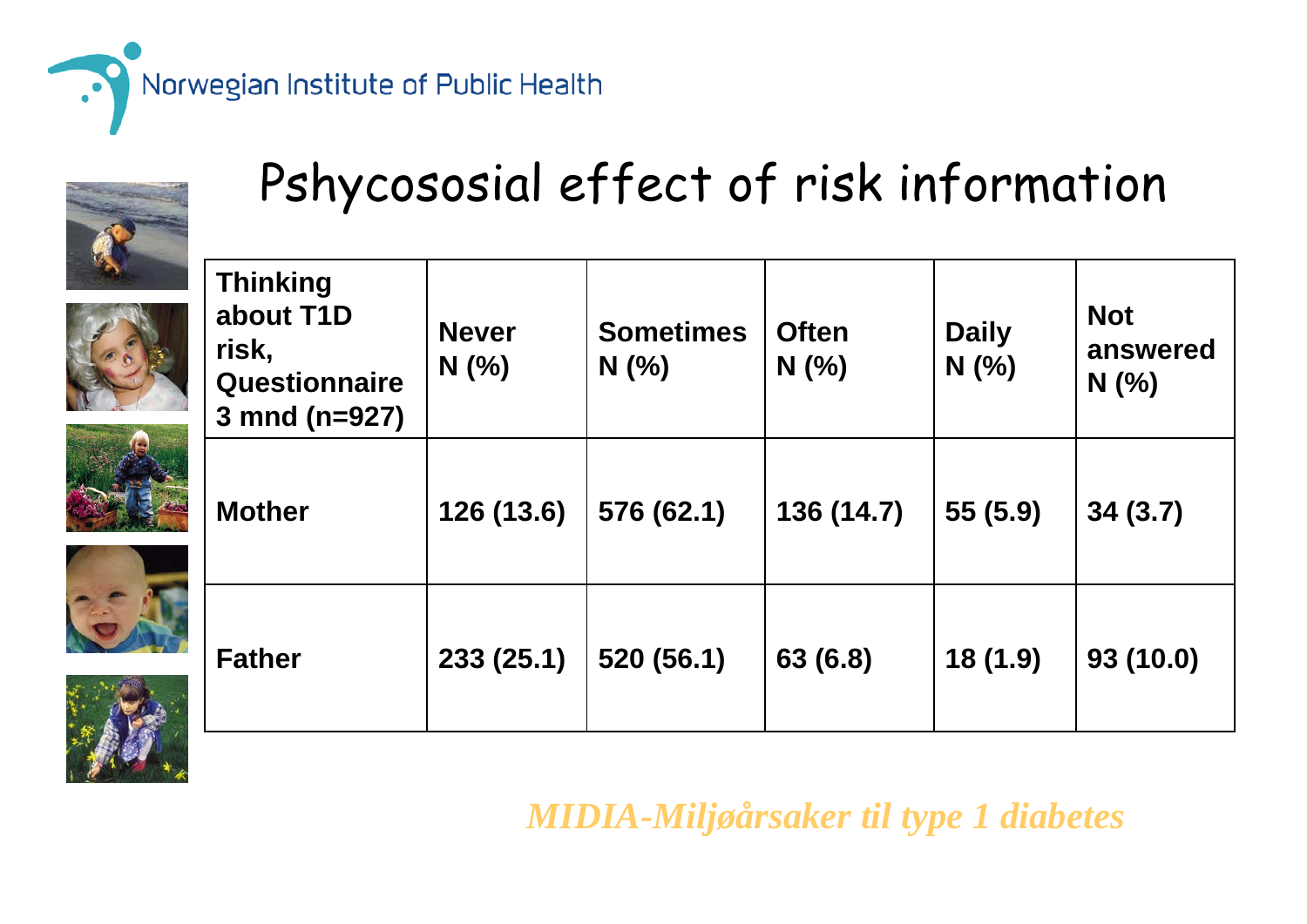

### Pshycososial effect of risk information

|     | <b>Thinking about</b><br>T1D risk,<br>Questionnaire<br>12 $mod(n=663)$ | <b>Never</b><br>N(% ) | <b>Sometimes</b><br>N(% | <b>Often</b><br>N(%) | <b>Daily</b><br>N(% | <b>Not</b><br>answered<br>N(% ) |
|-----|------------------------------------------------------------------------|-----------------------|-------------------------|----------------------|---------------------|---------------------------------|
| 43. | <b>Mother</b>                                                          | 209 (31.5)            | 385 (58.1)              | 32(4.8)              | 6(0.9)              | 31(4.7)                         |
|     | <b>Father</b>                                                          | 317 (47.8)            | 266 (40.1)              | 16(2.4)              | 3(0.5)              | 61(9.2)                         |

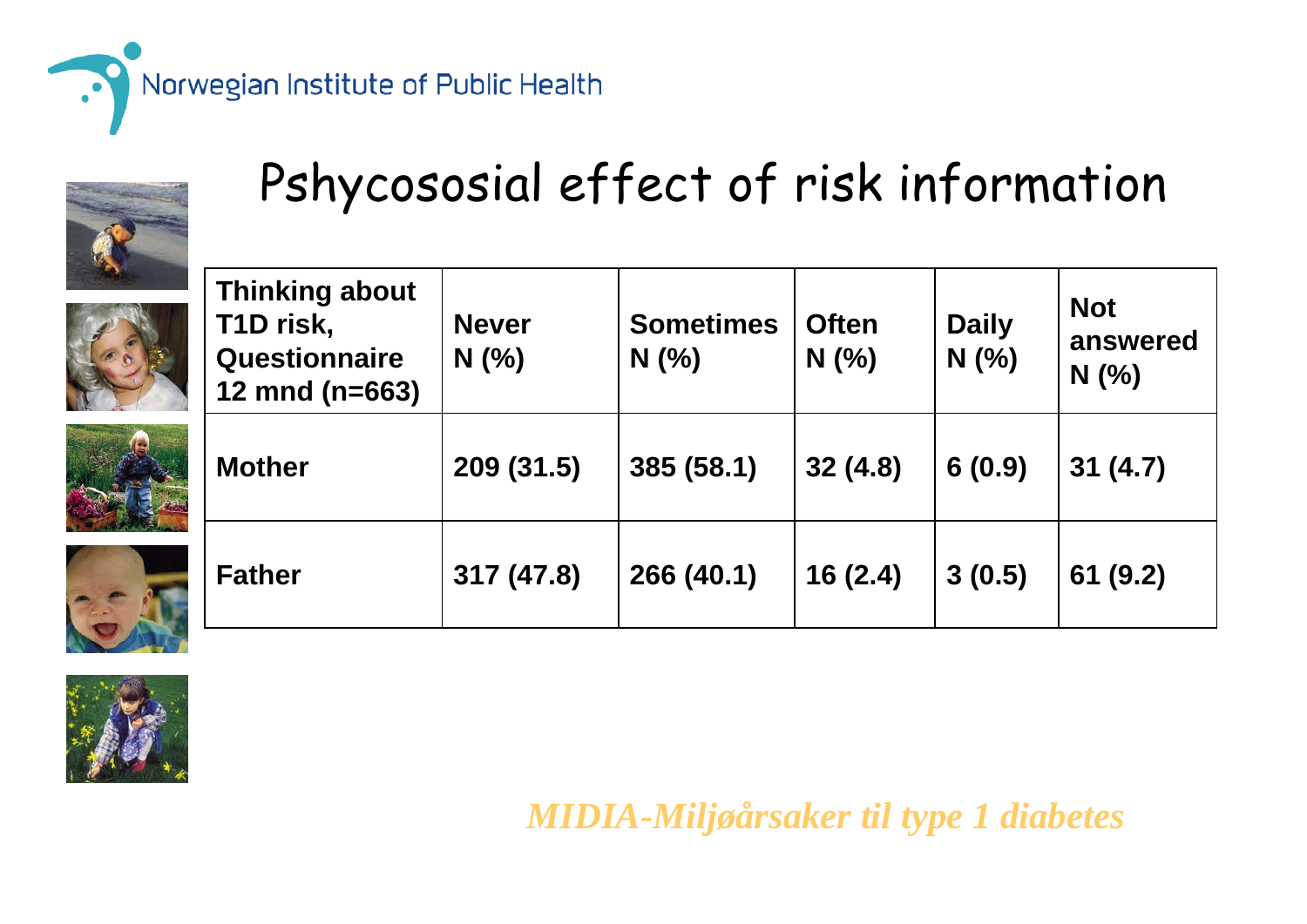











- -- Primary intervention omega-3 fatty acids
- -- Secondary intervention GAD vaccine